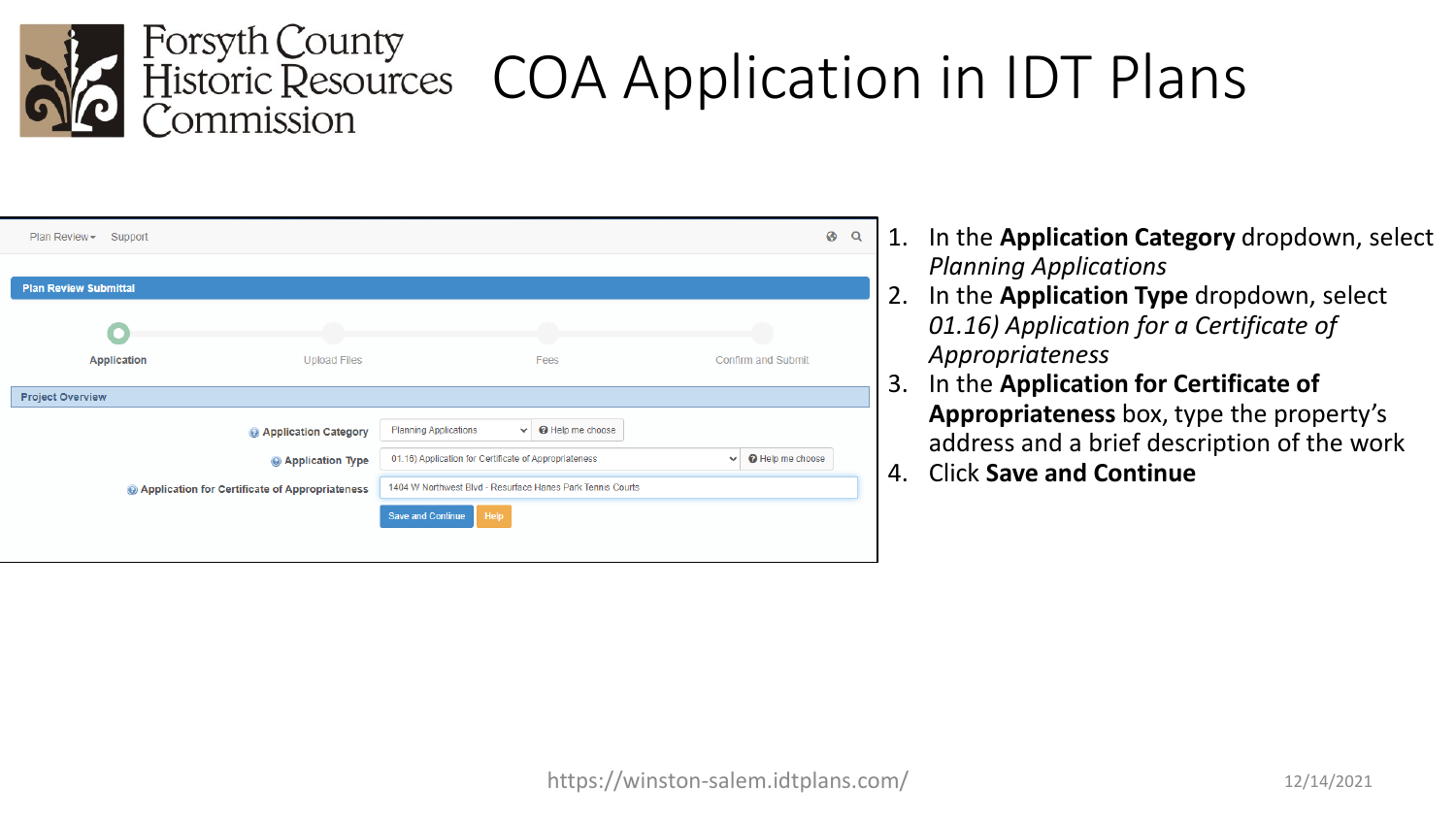

Select v

**Local Historic Landmark?** 

### COA Application in IDT Plans

| <b>Plan Review Submittal</b>                                                                                                  |                                                                                                                |                                                                      |                                                                                                                                                                                                                         |
|-------------------------------------------------------------------------------------------------------------------------------|----------------------------------------------------------------------------------------------------------------|----------------------------------------------------------------------|-------------------------------------------------------------------------------------------------------------------------------------------------------------------------------------------------------------------------|
|                                                                                                                               |                                                                                                                | a n                                                                  |                                                                                                                                                                                                                         |
| <b>Application</b>                                                                                                            | <b>Upload Files</b>                                                                                            | Fees                                                                 | Confirm and Submit                                                                                                                                                                                                      |
| 01.16) Application for Certificate of Appropriateness                                                                         |                                                                                                                |                                                                      |                                                                                                                                                                                                                         |
|                                                                                                                               | Address of Subject Property<br>$+$ Ad<br>PIN(s) of subject property<br><b>Local Historic Landmark?</b><br>Sele | + Add Address of Subject Property<br>Add Address of Subject Property |                                                                                                                                                                                                                         |
| $th$ Carolina<br><b>Add Address of Subject Property</b>                                                                       | Please enter a valid Address of Subject Property below. We will then attempt to verify the                     | ally.                                                                | Please enter a valid Address of Subject Property below. We will then attempt to verify the<br>first several characters of your location and then wait for the auto-<br>provide a list of likely matches to select from. |
| location automatically.<br>suggest feature to provide a list of likely matches to select from.                                | TIP: Try typing the first several characters of your location and then wait for the auto-                      | t Property:                                                          |                                                                                                                                                                                                                         |
| Address of Subject Property:<br>1404 w<br>1404 W First ST                                                                     |                                                                                                                |                                                                      | ind would like some assistance please Contact Us.<br>Verify<br>Cancel                                                                                                                                                   |
| 1404 W Fourth ST<br>1404 W Northwest BLVD<br>1404 Waughtown ST<br>1404 Westbrook DR<br>1404 Williamson ST<br>1404 Woodford RD |                                                                                                                |                                                                      |                                                                                                                                                                                                                         |
| PIN(s) of subject property                                                                                                    | $\bigstar$ Add PIN(s) of subject property                                                                      |                                                                      | httns://winston-salem.idtnlar                                                                                                                                                                                           |

- 1. Click **+Add Address of Subject Property**
- 2. In the **Address of Subject Property Bar** box in the pop-up window, begin to type the property address; a dropdown list of suggestions will appear
	- 1. Use E, N, W, or S for directions
	- Type numbered streets out in words, e.g. Fourth
	- Do not add Rd, St, Ave, etc.
- Select the correct property from the dropdown list of suggestions. If your property does not appear, you can enter the full address manually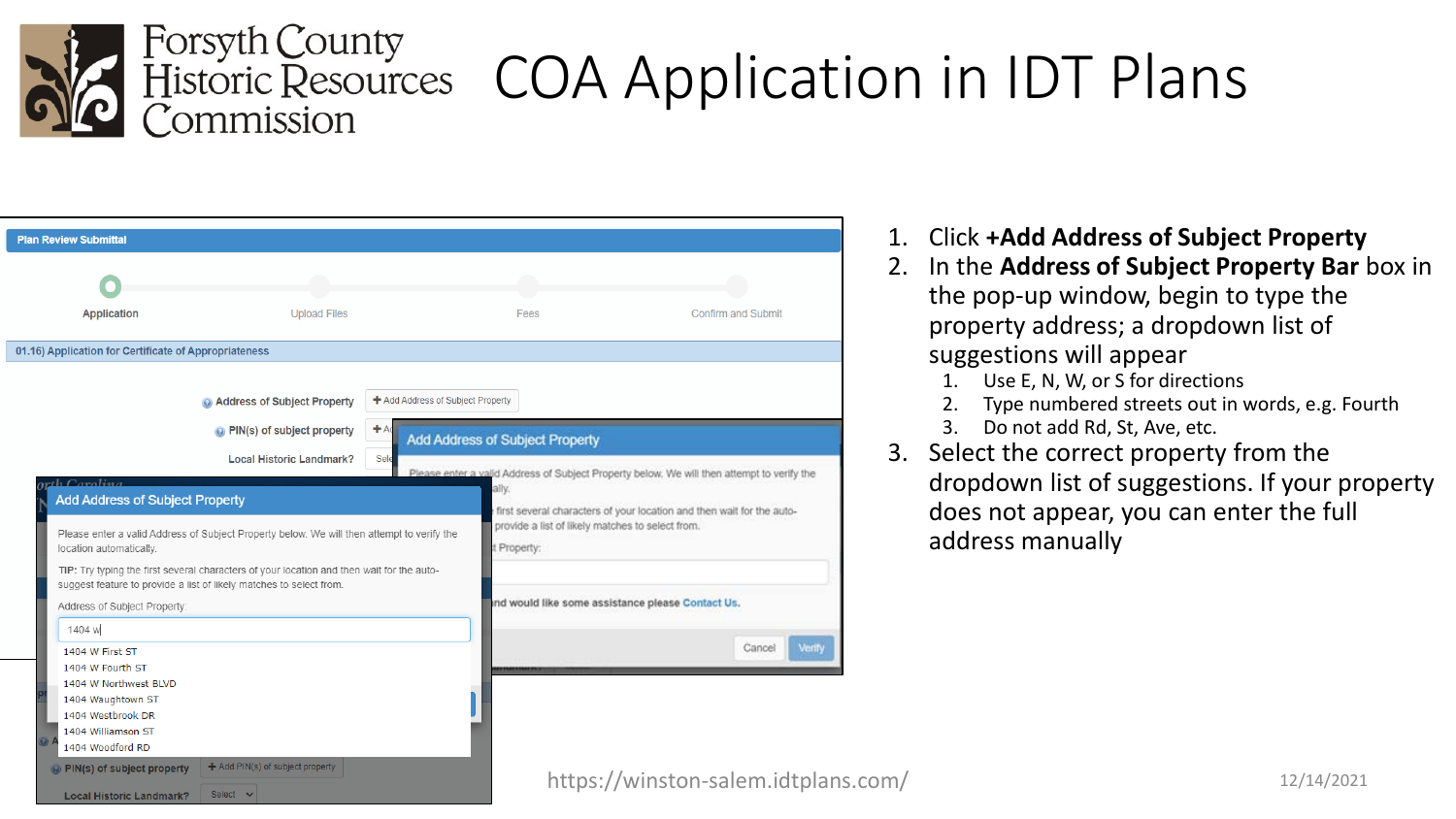

#### a Carolina

#### **Add Address of Subject Property**

Please enter a valid Address of Subject Property below. We will then attempt to verify the location automatically.

TIP: Try typing the first several characters of your location and then wait for the autosuggest feature to provide a list of likely matches to select from.

Address of Subject Property:

1404 W Northwest BLVD

Please confirm the following or change location above:

Address: 1404 W NORTHWEST BLVD

Parcel: 6825-67-1167.000

Owner: WINSTON SALEM/FORSYTH COUNTY BOARD OF EDUCATION

If you are stuck and would like some assistance please Contact Us.



- 1. Once selected from the dropdown list of suggestions, the system should automatically populate the box with the correct street address, Parcel Identification Number (PIN), and property owner
- If the information is for the correct property, click **Confirm**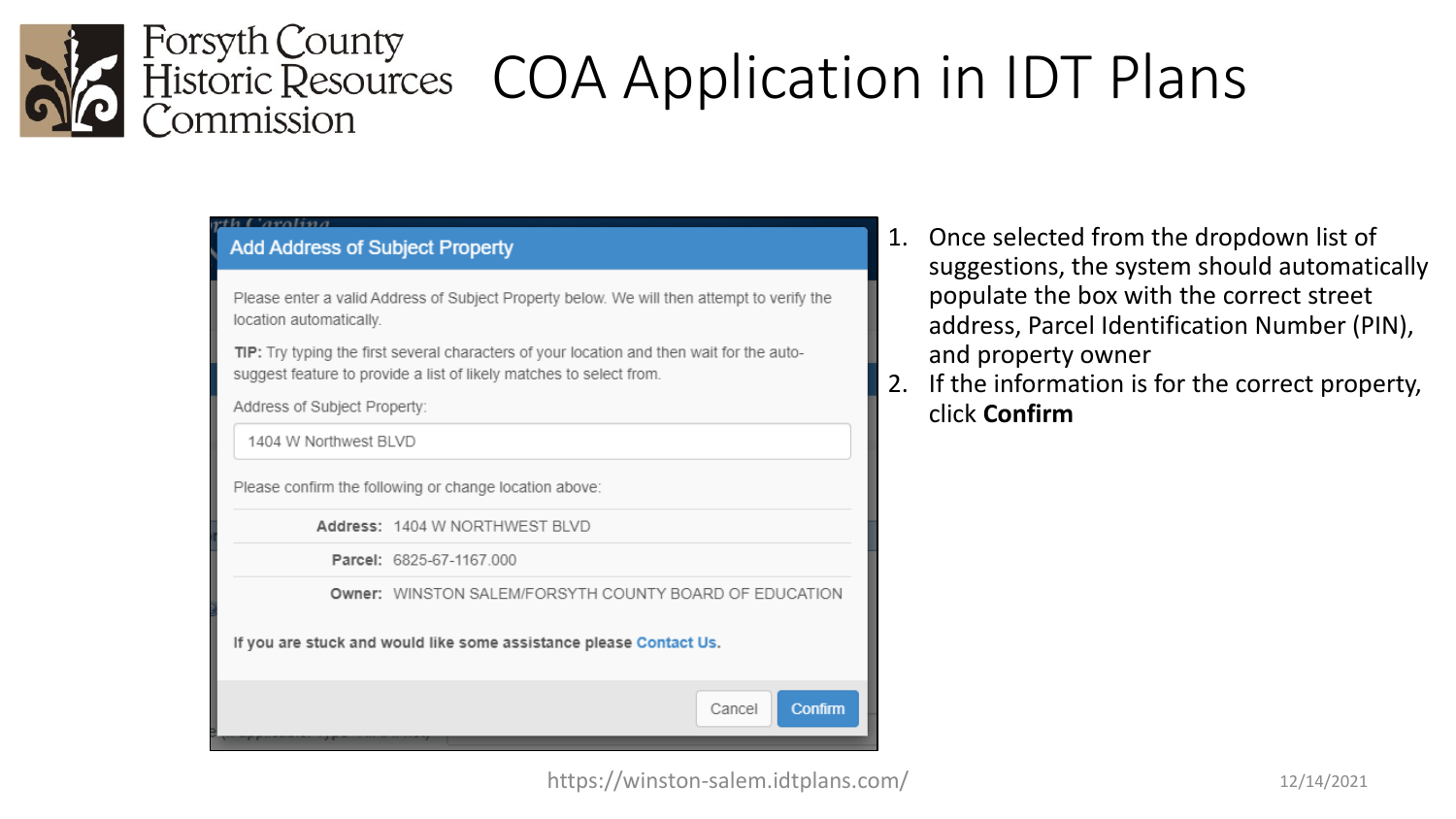

### COA Application in IDT Plans

| 01.16) Application for Certificate of Appropriateness      |                                                               |                           |
|------------------------------------------------------------|---------------------------------------------------------------|---------------------------|
|                                                            |                                                               |                           |
| Address of Subject Property                                | address   1404 W NORTHWEST BLVD (6825-67-1167.000) (Verified) | ×                         |
|                                                            | + Add Address of Subject Property                             |                           |
| @ PIN(s) of subject property                               | $+$ Add PIN(s) of subject property                            | <b>Bulk add locations</b> |
| <b>Local Historic Landmark?</b>                            | No<br>$\checkmark$                                            |                           |
| Landmark Name (If applicable. Type "N/A: if not)           | n/a                                                           | ▣                         |
| Landmark Number (if applicable. Type "N/A: if not)         | n/a                                                           |                           |
| C Local Historic District                                  | West End<br>$\checkmark$                                      |                           |
| Are you amending a previously submitted COA?               | No<br>$\checkmark$                                            |                           |
| O Prior COA case # (if applicable)                         |                                                               |                           |
| ightharpoonup is this an "After the Fact" COA application? | No<br>$\checkmark$                                            |                           |

- **1. Local Historic Landmark?** Select *Yes* if the property is designated as a local historic landmark by ordinance
	- 1. If the property is a landmark, type the name of the landmark in the box, e.g., Union Station. If not a landmark, enter *n/a*
	- 2. If the property is a landmark, enter the landmark number from the landmark plaque in the box. If not a landmark, enter *n/a*
- 2. Select the correct **Local Historic District** from the box. If the property is a landmark and not located in a district, select *Non-Applicable*
- If the application is to revise an existing, approved COA, select *Yes* for **Are you amending a previously submitted COA?** and enter the case number in the box provided
- 4. Select *Yes* for **Is this an "After the Fact" COA application?** when work has begun or is complete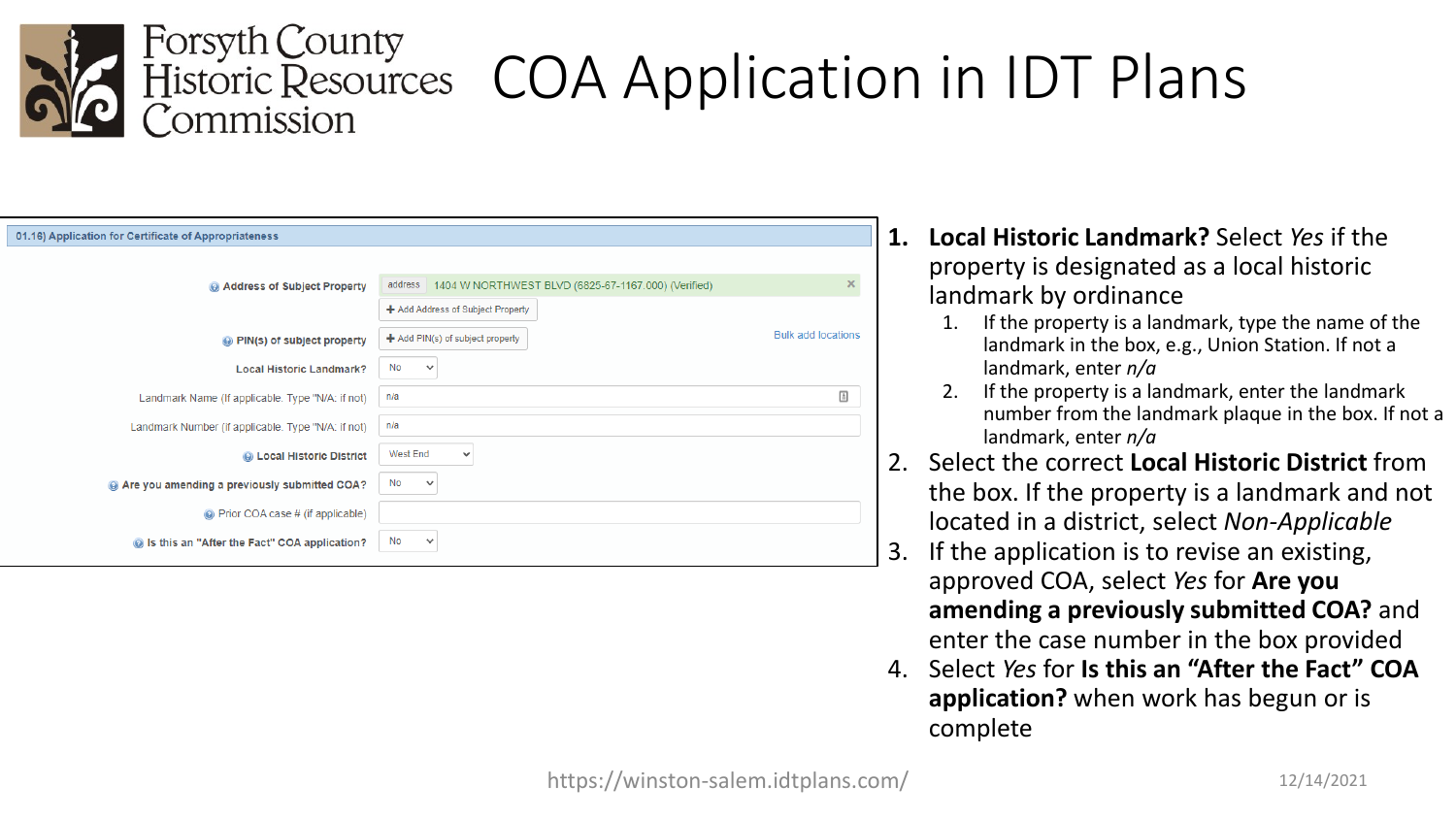

| <b>Project Description</b>                                                                                                |   |                |     |                                                                                                                                                                                                                                    |
|---------------------------------------------------------------------------------------------------------------------------|---|----------------|-----|------------------------------------------------------------------------------------------------------------------------------------------------------------------------------------------------------------------------------------|
|                                                                                                                           |   |                |     |                                                                                                                                                                                                                                    |
| © COA Project Intent and Background Statement (click "help" for<br>descritption)                                          | в | $\prime$       | 猫 猫 | 囲                                                                                                                                                                                                                                  |
|                                                                                                                           |   |                |     | The paving on the tennis courts in Hanes Park is deteriorated and in need of replacement.                                                                                                                                          |
| © COA Scope of Work (click the "help" button for description)                                                             | в | $\overline{1}$ |     | 田                                                                                                                                                                                                                                  |
|                                                                                                                           |   |                |     | The new paving will be in the same location as the existing paving, but it will be clay-red in<br>color. The composition of the asphalt, other than the colorant, will match the existing.                                         |
| COA Compliance with Design Review Standards and/or<br>Guidelines (Copies of the Design Review standards for each district | в | $\prime$       |     | 囲                                                                                                                                                                                                                                  |
| can be found online here:<br>https://www.cityofws.org/1397/Publications)                                                  |   | Hanes Park     |     | Parks Standard 5: The design of the new paving is compatible with the special character of<br>Parks Standard 7: The paving is compatible in appearance with materials that contribute to the<br>special character of the West End. |
|                                                                                                                           |   |                |     |                                                                                                                                                                                                                                    |

#### **1. COA Project Intent and Background Statement**: Describe what you plan to do and why. The application will be rejected if you simply write "see attachments." You may copy and paste from another document, however

- **2. COA Scope of Work**: Describe what will be removed; added; or changed. The application will be rejected if you simply write "see attachments." You may copy and paste from another document, however
- **3. COA Compliance with Design Review Standards**: Reference the specific sections of the Standards with which the project complies
	- **A. [Bethabara](https://www.cityofws.org/DocumentCenter/View/21034/Bethabara-Historic-District-Standards-July-2021-PDF)**
	- **B. [Landmarks](https://www.cityofws.org/DocumentCenter/View/21035/Historic-Landmark-Standards-July-2021-PDF)**
	- **C. [Old Salem](https://www.cityofws.org/DocumentCenter/View/21036/Old-Salem-Historic-District-Standards-July-2021-PDF)**
	- **D. [West End](https://www.cityofws.org/DocumentCenter/View/4089)**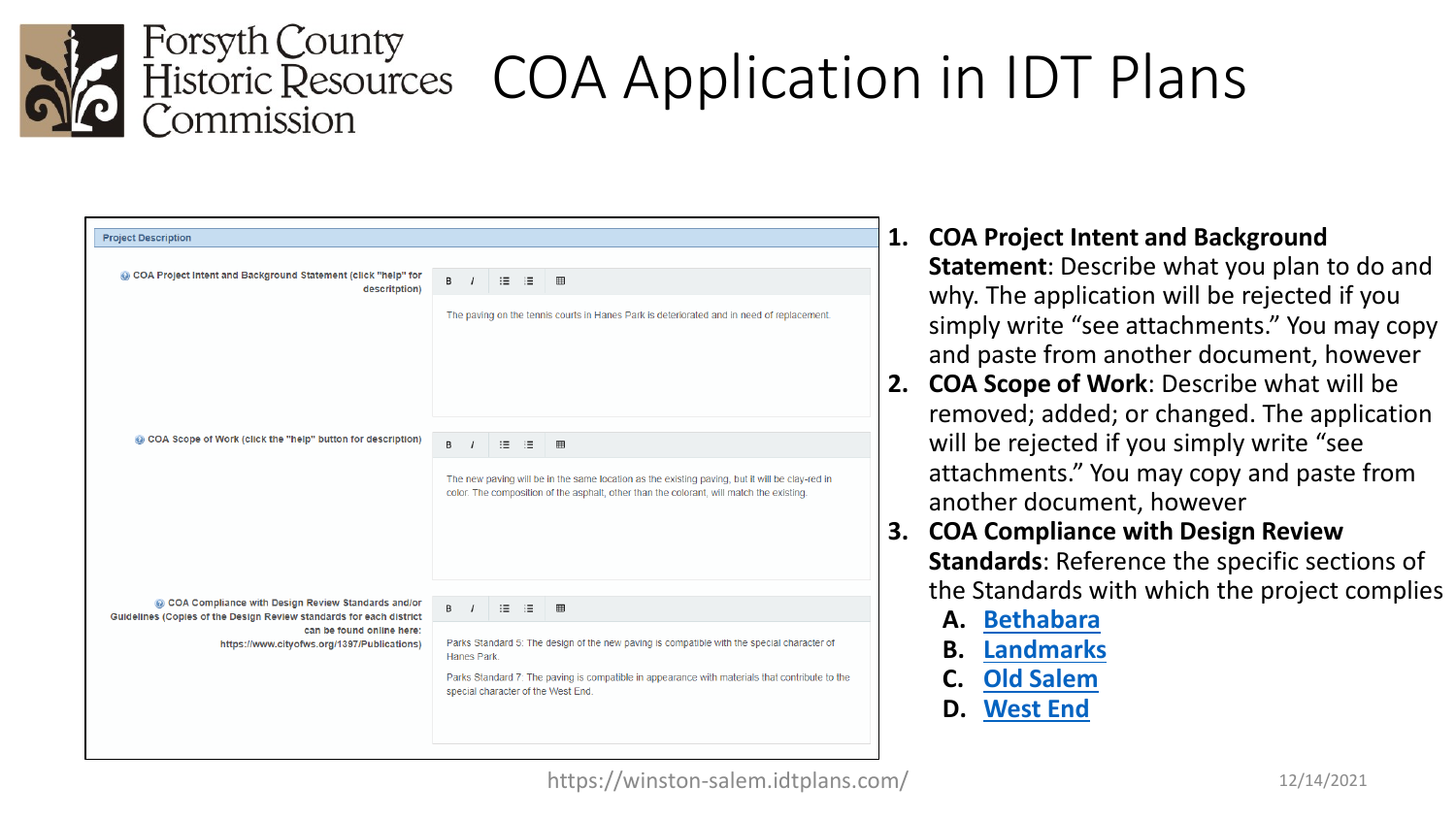

| <b>Project Contacts</b>                   |                         |                         |                                            |
|-------------------------------------------|-------------------------|-------------------------|--------------------------------------------|
|                                           |                         |                         |                                            |
| <b>Applicant Full Name</b>                | <b>Heather Bratland</b> |                         |                                            |
|                                           |                         |                         |                                            |
| <b>@ Applicant Address</b>                | $B$ /                   |                         | $\boxplus$                                 |
|                                           | PO Box 2511             |                         |                                            |
|                                           |                         |                         |                                            |
|                                           |                         | Winston-Salem, NC 27102 |                                            |
|                                           |                         |                         |                                            |
|                                           |                         |                         |                                            |
|                                           |                         |                         |                                            |
|                                           |                         |                         |                                            |
| Applicant Phone                           | 336-747-7054            |                         |                                            |
| <b>Applicant Email Address</b>            |                         | heatherb@cityofws.org   |                                            |
|                                           |                         |                         |                                            |
| Owner Full Name (If not the applicant)    |                         |                         | City of Winston-Salem c/o Robert Prestwood |
| <b>O</b> Owner Address                    |                         | B / H H H               | 囲                                          |
|                                           |                         |                         |                                            |
|                                           | PO Box 2511             |                         |                                            |
|                                           |                         | Winston-Salem, NC 27102 |                                            |
|                                           |                         |                         |                                            |
|                                           |                         |                         |                                            |
|                                           |                         |                         |                                            |
|                                           |                         |                         |                                            |
|                                           |                         |                         |                                            |
| Owner Phone Number (if not the applicant) | 336-747-6985            |                         |                                            |
| <b>Owner Email Address</b>                | robertp@cityofws.org    |                         |                                            |
|                                           |                         |                         |                                            |

- **1. Applicant information**: Enter the applicant's name, address, phone number, and email address
- **2. Owner information**: If the owner is not the applicant, enter the owner's name, address, phone number, and email address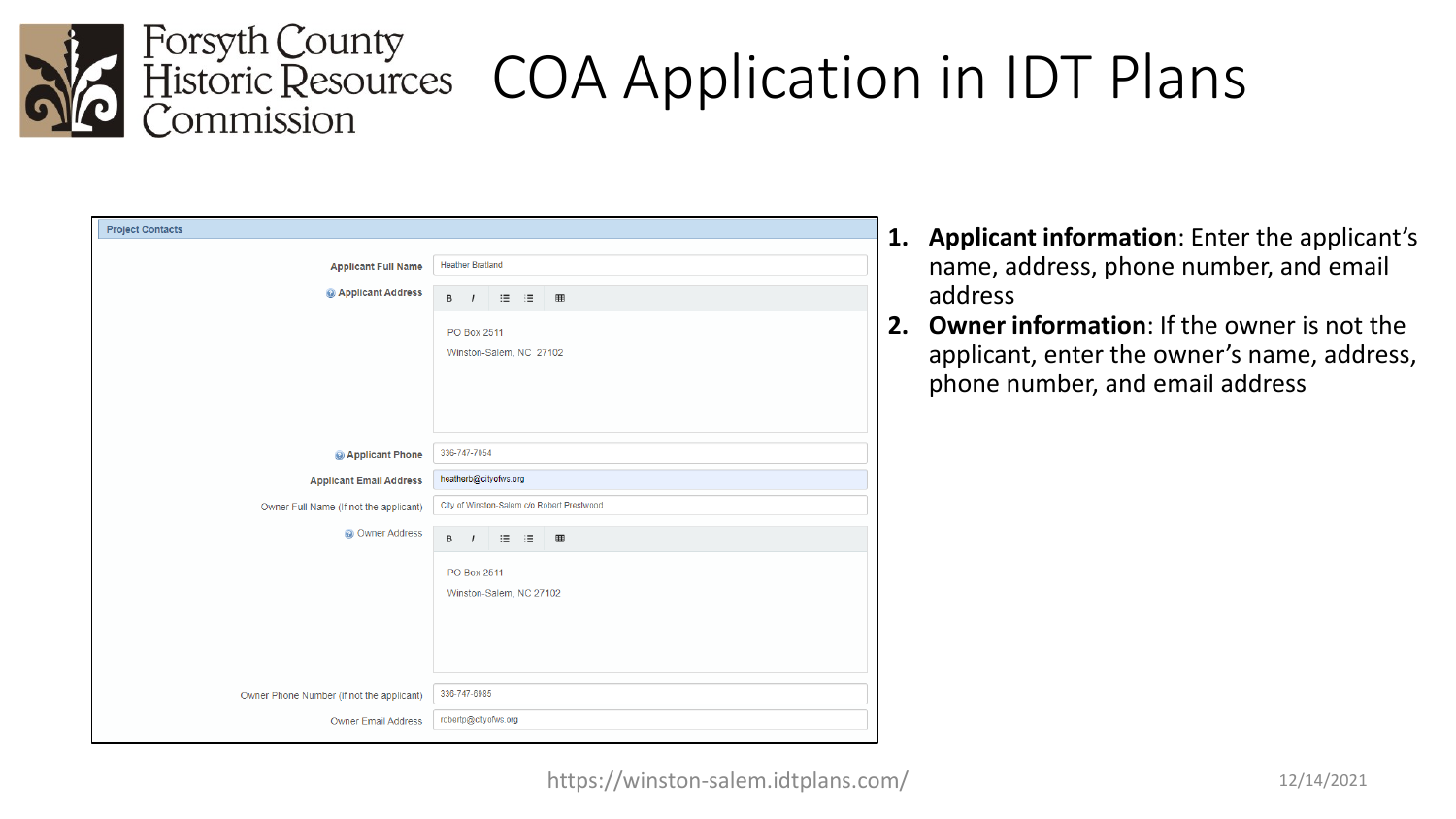

### COA Application in IDT Plans

#### **COA Consent Statement**

We, the applicant and owner (if not the applicant), do hereby make an application for a Certificate of Appropriateness (COA) for the following project to be undertaken within the boundaries of a Historic District, Historic Overlay District, or Local Historic Landmark

We understand that all required information must be submitted for this application to be considered complete, assigned a case number, and either (a) processed by staff as a minor work project, or (b) placed on the agenda of the Forsyth County Historic Resources Commission. By applying for a COA and signing below, we give permission to staff of Winston-Salem/Forsyth County Planning & Development Services to enter upon the property to (1) post signage at the property regarding a pending COA application and (2) inspect the property for any reason related to this application and/or an issued COA. We understand that an interior inspection may be necessary for proposed changes to the interior of a Local **Historic Landmark** 



- **1. COA Consent Statement**: Please note that you give staff of Winston-Salem/Forsyth County Planning & Development Services permission to **enter upon the property** to
	- 1. Post signage at the property regarding a pending COA application, and
	- 2. Inspect the property for any reason related to this application and/or an issued COA
- 2. Click **Save and Continue**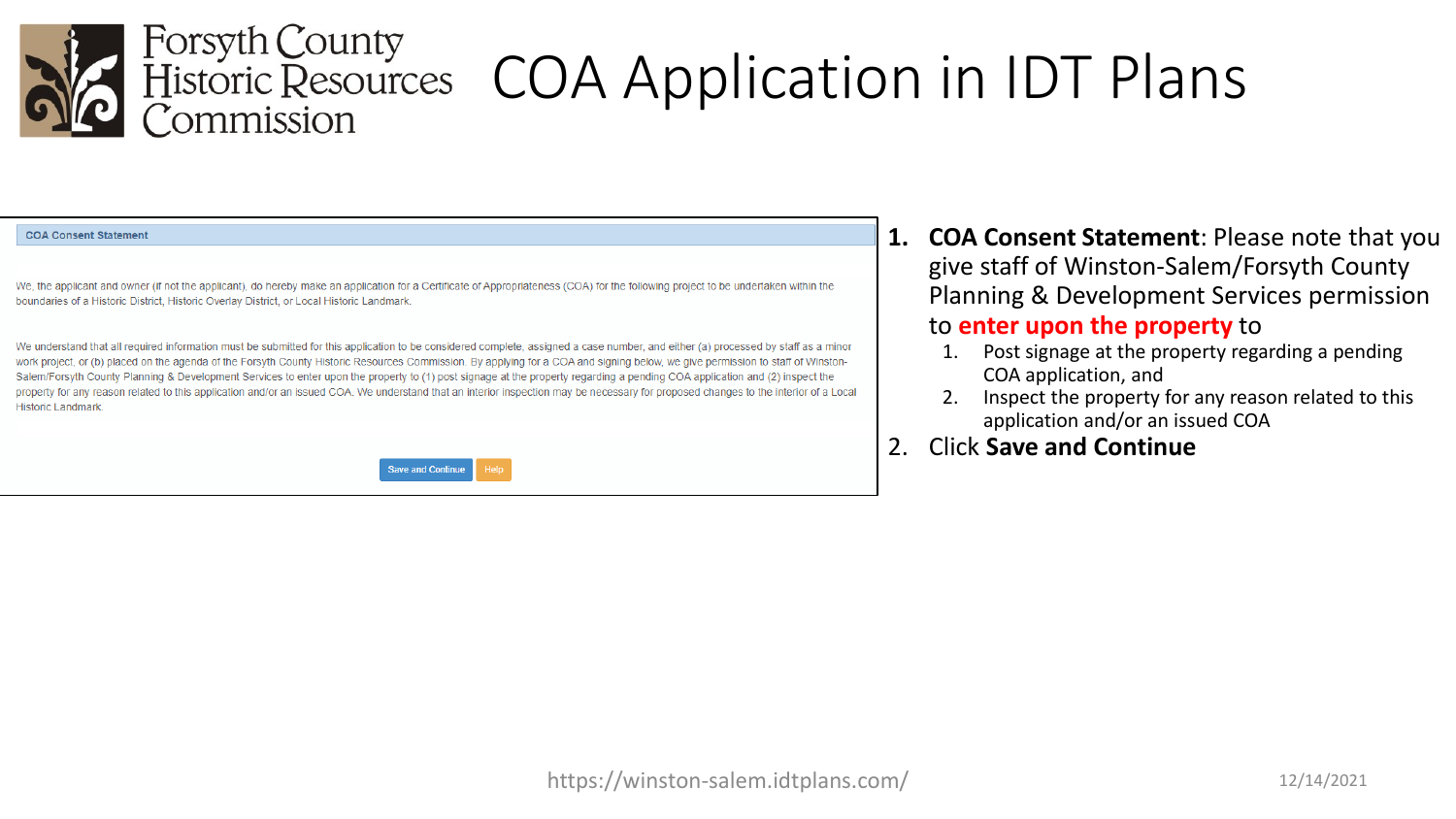

Confirm Edit

| <b>Confirm Your Application</b>                                                                                                                                                                                                                                                                                                                                                                                                                                                                                                                                                                                                                                                                                                                                                                                                                                                                                                                                                                                                                                                                               |                                                                                                                                                                                                                                                            | <b>合 Print</b> |
|---------------------------------------------------------------------------------------------------------------------------------------------------------------------------------------------------------------------------------------------------------------------------------------------------------------------------------------------------------------------------------------------------------------------------------------------------------------------------------------------------------------------------------------------------------------------------------------------------------------------------------------------------------------------------------------------------------------------------------------------------------------------------------------------------------------------------------------------------------------------------------------------------------------------------------------------------------------------------------------------------------------------------------------------------------------------------------------------------------------|------------------------------------------------------------------------------------------------------------------------------------------------------------------------------------------------------------------------------------------------------------|----------------|
| Please review your application below for accuracy and use the edit button to make corrections if necessary.                                                                                                                                                                                                                                                                                                                                                                                                                                                                                                                                                                                                                                                                                                                                                                                                                                                                                                                                                                                                   |                                                                                                                                                                                                                                                            |                |
| $141 - 6980$<br><b>COA Consent Statement</b><br>We, the applicant and owner (if not the applicant), do hereby make an application for a Certificate of<br>Appropriateness (COA) for the following project to be undertaken within the boundaries of a Historic District,<br>Historic Overlay District, or Local Historic Landmark.<br>We understand that all required information must be submitted for this application to be considered complete,<br>assigned a case number, and either (a) processed by staff as a minor work project, or (b) placed on the<br>agenda of the Forsyth County Historic Resources Commission. By applying for a COA and signing below, we<br>give permission to staff of Winston-Salem/Forsyth County Planning & Development Services to enter upon<br>the property to (1) post signage at the property regarding a pending COA application and (2) inspect the<br>property for any reason related to this application and/or an issued COA. We understand that an interior<br>inspection may be necessary for proposed changes to the interior of a Local Historic Landmark. | 01.16) Application for<br>Certificate of<br>Appropriateness<br><b>City of Winston-Salem</b><br>E 1st St., 520   Winston-Salem, NC 27101<br>2: 336-727-8000   E: citylink@cityofws.org<br>#659979<br>diction: City of Winston-Salem<br>: NC<br>ity: Forsyth |                |
| $\blacktriangledown$<br>We, the applicant and owner (if not the applicant), do hereby make an application for a Certificate of<br>Appropriateness (COA) for the following project to be undertaken within the boundaries of a Historic District,<br>Historic Overlay District, or Local Historic Landmark.<br>We understand that all required information must be submitted for this application to be considered complete,<br>assigned a case number, and either (a) processed by staff as a minor work project, or (b) placed on the<br>agenda of the Forsyth County Historic Resources Commission. By applying for a COA and signing below, we<br>give permission to staff of Winston-Salem/Forsyth County Planning & Development Services to enter upon the<br>property to (1) post signage at the property regarding a pending COA application and (2) inspect the property<br>for any reason related to this application and/or an issued COA. We understand that an interior inspection<br>may be necessary for proposed changes to the interior of a Local Historic Landmark.                         | ) of subject property: 1404 W Northwest<br>(6825-67-1167.000)<br>mark Name (If applicable. Type "N/A: if not):<br><b>Historic District: West End</b><br>COA case # (if applicable):                                                                        |                |

- **1. Confirm Your Application**: Review the application to confirm that all information is correct. If not, click the **Edit** button at the bottom of the screen
- 2. If all information is correct, select the **check box** for the Consent Statement
- 3. Click **Confirm** at the bottom of the screen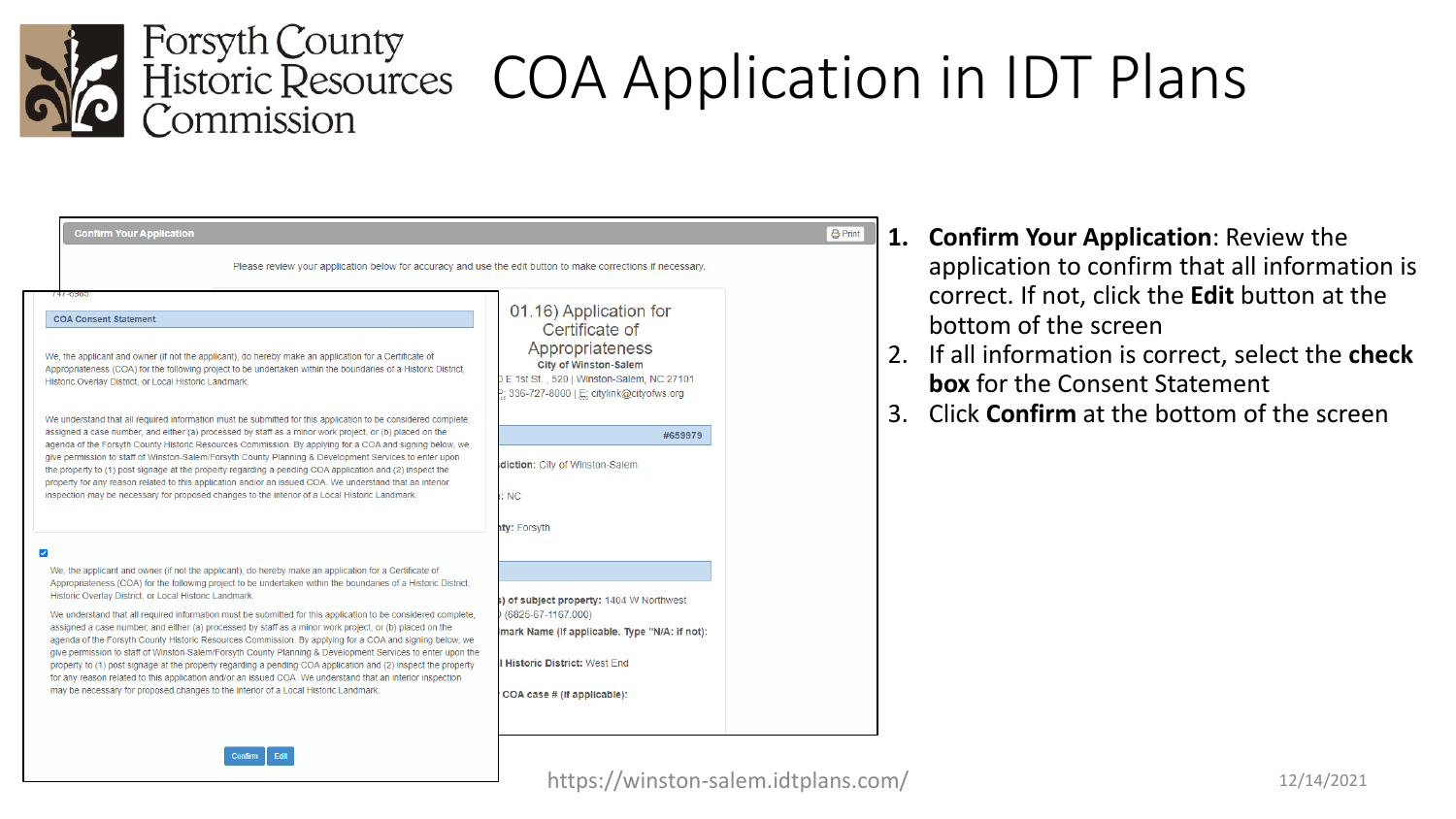

| <b>Plan Review Submittal</b> |                            |                              |                                                                                        |                                                                                                                                |                                                                                                                                                                                    |
|------------------------------|----------------------------|------------------------------|----------------------------------------------------------------------------------------|--------------------------------------------------------------------------------------------------------------------------------|------------------------------------------------------------------------------------------------------------------------------------------------------------------------------------|
|                              |                            |                              |                                                                                        |                                                                                                                                |                                                                                                                                                                                    |
| Application                  |                            | <b>Upload Files</b>          |                                                                                        | Fees                                                                                                                           | <b>Confirm and Submit</b>                                                                                                                                                          |
| <b>Document Upload</b>       |                            |                              |                                                                                        |                                                                                                                                |                                                                                                                                                                                    |
|                              |                            |                              |                                                                                        | you've completed your upload please confirm your document submittal by pressing "Save and Continue" at the bottom of the page. | The files displayed here have been uploaded successfully. Use the buttons below to add more files, remove files, or invite a consultant to participate in the upload process. Once |
|                              |                            |                              | 1404 W Northwest Blvd - Resurface Hanes Park Tennis Courts - Application Submittal 001 |                                                                                                                                |                                                                                                                                                                                    |
|                              | $\bullet$                  | No files have been uploaded. |                                                                                        |                                                                                                                                | $\times$                                                                                                                                                                           |
|                              |                            |                              |                                                                                        |                                                                                                                                |                                                                                                                                                                                    |
|                              |                            |                              |                                                                                        |                                                                                                                                |                                                                                                                                                                                    |
|                              |                            |                              |                                                                                        |                                                                                                                                |                                                                                                                                                                                    |
|                              |                            |                              |                                                                                        |                                                                                                                                |                                                                                                                                                                                    |
|                              | $\triangle$ , Upload files | <b>O</b> Delete selected     | <b>a</b> Save and continue later                                                       | <sup>2</sup> + Invite consultant to upload                                                                                     | $\Theta$ Help                                                                                                                                                                      |
|                              |                            |                              | <b>Save and Continue</b>                                                               |                                                                                                                                |                                                                                                                                                                                    |

**1. Document Upload**: In the light gray bar at the bottom of the page, select **Upload Files** to add drawings and photographs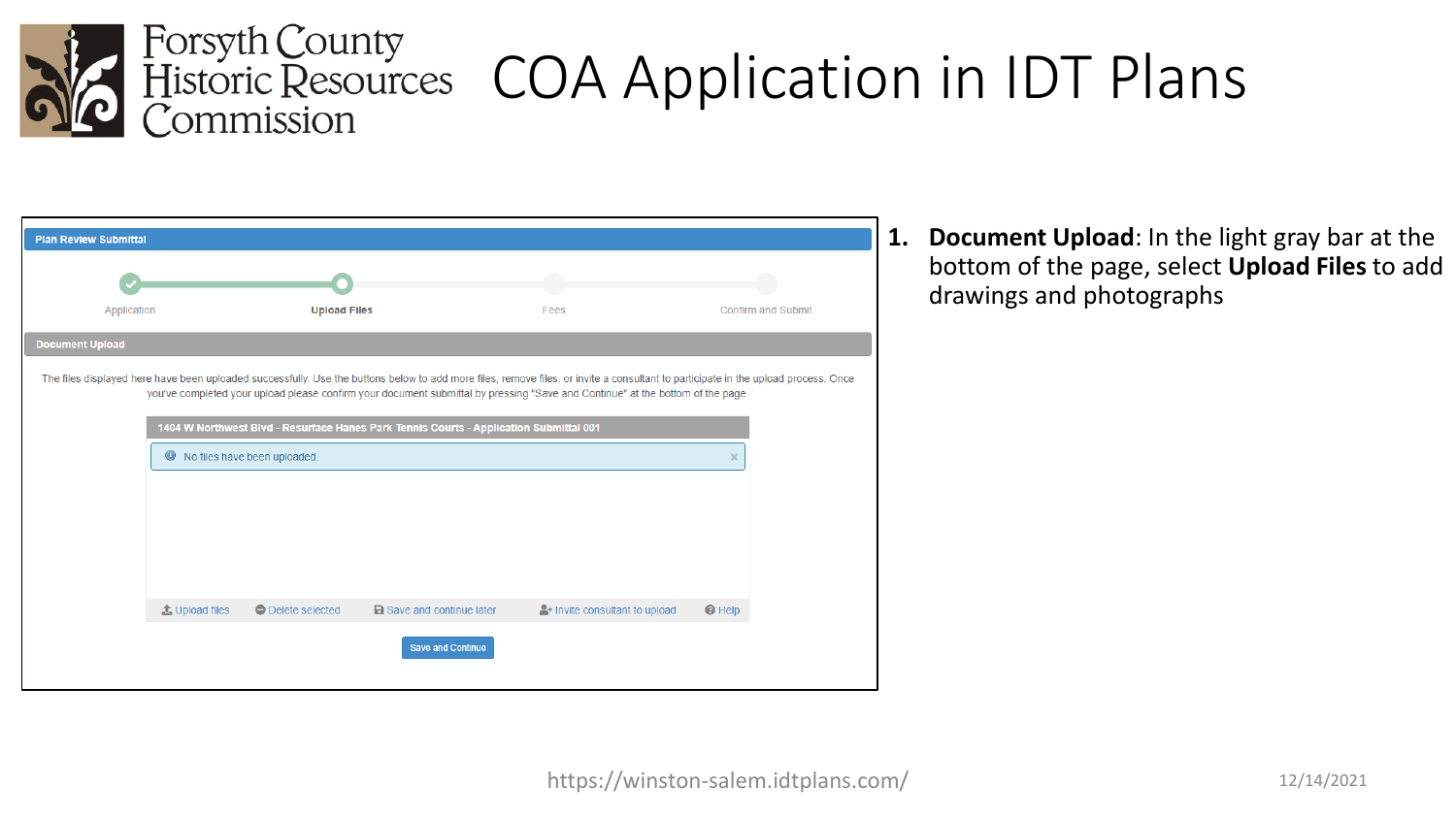

| Application                                                        | <b>Upload Files</b>                                                              | Fees                                                                                                                                                                                                                                                                         | <b>Confirm and Submit</b>                                                                                                                                                                                                                                                                                                                                                              |  |
|--------------------------------------------------------------------|----------------------------------------------------------------------------------|------------------------------------------------------------------------------------------------------------------------------------------------------------------------------------------------------------------------------------------------------------------------------|----------------------------------------------------------------------------------------------------------------------------------------------------------------------------------------------------------------------------------------------------------------------------------------------------------------------------------------------------------------------------------------|--|
| <b>Document Upload</b>                                             |                                                                                  |                                                                                                                                                                                                                                                                              |                                                                                                                                                                                                                                                                                                                                                                                        |  |
|                                                                    |                                                                                  | transferring your documents.<br>Acceptable file formats: (pdf).                                                                                                                                                                                                              | This page will allow you to upload your project documents. Use the @ button to browse your network for the files to upload and then click the "Upload" button to begin                                                                                                                                                                                                                 |  |
|                                                                    | <b>Select files</b><br>Add files to the upload queue and click the start button. | SUBMITTAL REQUIREMENTS GENERAL<br>extended review times.                                                                                                                                                                                                                     | Following these guidelines as closely as possible will enable the review team to process your submitta<br>as quickly as possible. Files that are not named appropriately are difficult to navigate and will result in                                                                                                                                                                  |  |
| Filename                                                           | <b>Size</b><br><b>Status</b>                                                     | 01.01) SKETCH PLAN SUBMISSION REQUIREMENTS ONLY                                                                                                                                                                                                                              |                                                                                                                                                                                                                                                                                                                                                                                        |  |
| Historic Marker Program Policies (P                                | 94 kb<br>$0\%$                                                                   | information you can provide, the better feedback staff can give.<br><b>Drawings</b><br>· Site Plan<br>• Floor Plans (additions and new construction only)                                                                                                                    | Plans are required to have a location/vicinity map and some form of property identification (i.e. PIN#,<br>address, etc.) While there is no requirement for the amount of information depicted on the plan, please<br>remember that staff's comments will be based on the information provided. In other words- the better<br>1.16) APPLICATION FOR CERTIFICATE OF APPROPRIATNESS ONLY |  |
| Add Files<br>↑ Start Upload<br>Using runtime: html5<br><b>Back</b> | 94 kb<br>$0\%$<br><b>Help</b>                                                    | <b>Drawing Format:</b><br>existing and proposed building and site features must be labeled.<br>Photographs:<br>• Photographs of the front of the main building.<br>- Close-up photographs of area of the proposed work.<br>only)<br><b>Photograph Format:</b><br>be labeled. | - Elevations (projects that involve changes to any building exterior.)<br>Drawings must be to scale with dimensions clearly and legibly stated. All<br>- Photographs of adjacent structures (for new construction projects<br>Color photograph must be at least 300 dpi, at least 3 1/2 by 5 inches, and                                                                               |  |
|                                                                    |                                                                                  |                                                                                                                                                                                                                                                                              |                                                                                                                                                                                                                                                                                                                                                                                        |  |

- 1. The **Select files** box allows you to drag and drop files. You may also click the **Add Files** button to navigate to a file. **All files must be in PDF format**
- 2. Please note the **blue instructions** regarding drawings and photographs for COA applications
- 3. Once all files show up in the **Select Files** box, click **Start Upload**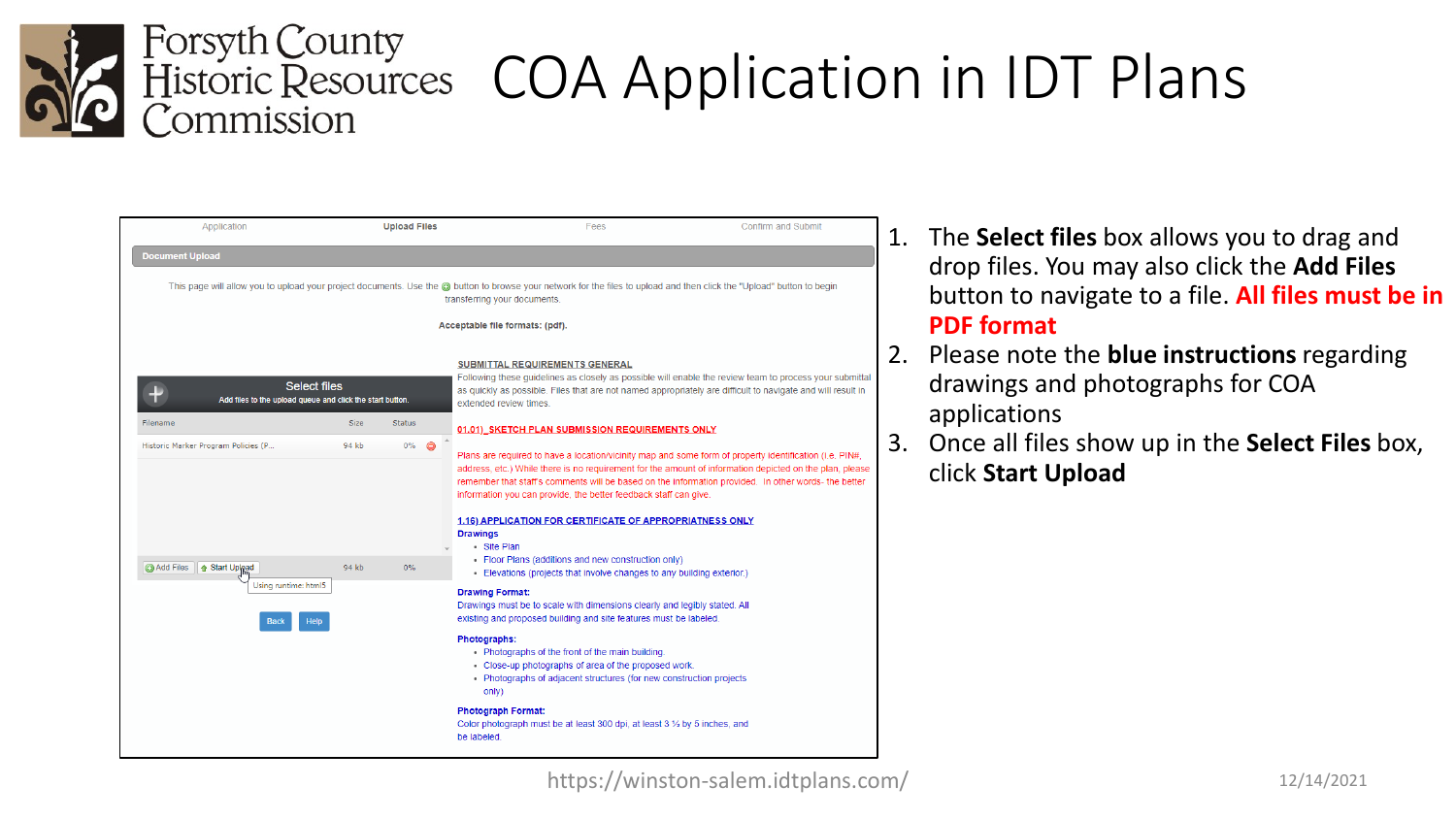

### COA Application in IDT Plans

| Application            |                                | <b>Upload Files</b>                        |                                                                                        | Fees                                                                                                                                                                                                                                                                                                                 | <b>Confirm and Submit</b> |  |
|------------------------|--------------------------------|--------------------------------------------|----------------------------------------------------------------------------------------|----------------------------------------------------------------------------------------------------------------------------------------------------------------------------------------------------------------------------------------------------------------------------------------------------------------------|---------------------------|--|
| <b>Document Upload</b> |                                |                                            |                                                                                        |                                                                                                                                                                                                                                                                                                                      |                           |  |
|                        |                                |                                            | 1404 W Northwest Blvd - Resurface Hanes Park Tennis Courts - Application Submittal 001 | The files displayed here have been uploaded successfully. Use the buttons below to add more files, remove files, or invite a consultant to participate in the upload process. Once<br>you've completed your upload please confirm your document submittal by pressing "Save and Continue" at the bottom of the page. |                           |  |
|                        | <b>Documents Uploaded</b><br>П |                                            |                                                                                        | <b>Uploaded On</b>                                                                                                                                                                                                                                                                                                   |                           |  |
|                        | п                              | Historic Marker Program Policies (PDF).pdf |                                                                                        | 11/12/21 4:58 PM                                                                                                                                                                                                                                                                                                     |                           |  |
|                        | t Upload files                 | <b>O</b> Delete selected                   | <b>a</b> Save and continue later                                                       | <sup>2</sup> + Invite consultant to upload                                                                                                                                                                                                                                                                           | $\Theta$ Help             |  |
|                        |                                |                                            |                                                                                        |                                                                                                                                                                                                                                                                                                                      |                           |  |
|                        |                                |                                            |                                                                                        |                                                                                                                                                                                                                                                                                                                      |                           |  |

- **1. Document Upload**: After all files are uploaded, you will confirm that you are ready to submit your application
	- 1. You may invite a consultant, such an architect or contractor, to upload documents by selecting **Invite consultant to upload**.
- 2. Click **Save and Continue**
- 3. Plan Review Fees are only due for after-thefact COA applications. If you owe fees, staff will calculate them and enter them into IDT Plans after you submit. Click **Save and Continue**

| Application                   | Upload Files      | Fees | Confirm and Submit |
|-------------------------------|-------------------|------|--------------------|
| <b>Plan Review Fees</b>       |                   |      |                    |
| No fees are due at this time. |                   |      |                    |
|                               |                   |      |                    |
|                               |                   |      |                    |
|                               | Save and Continue |      |                    |